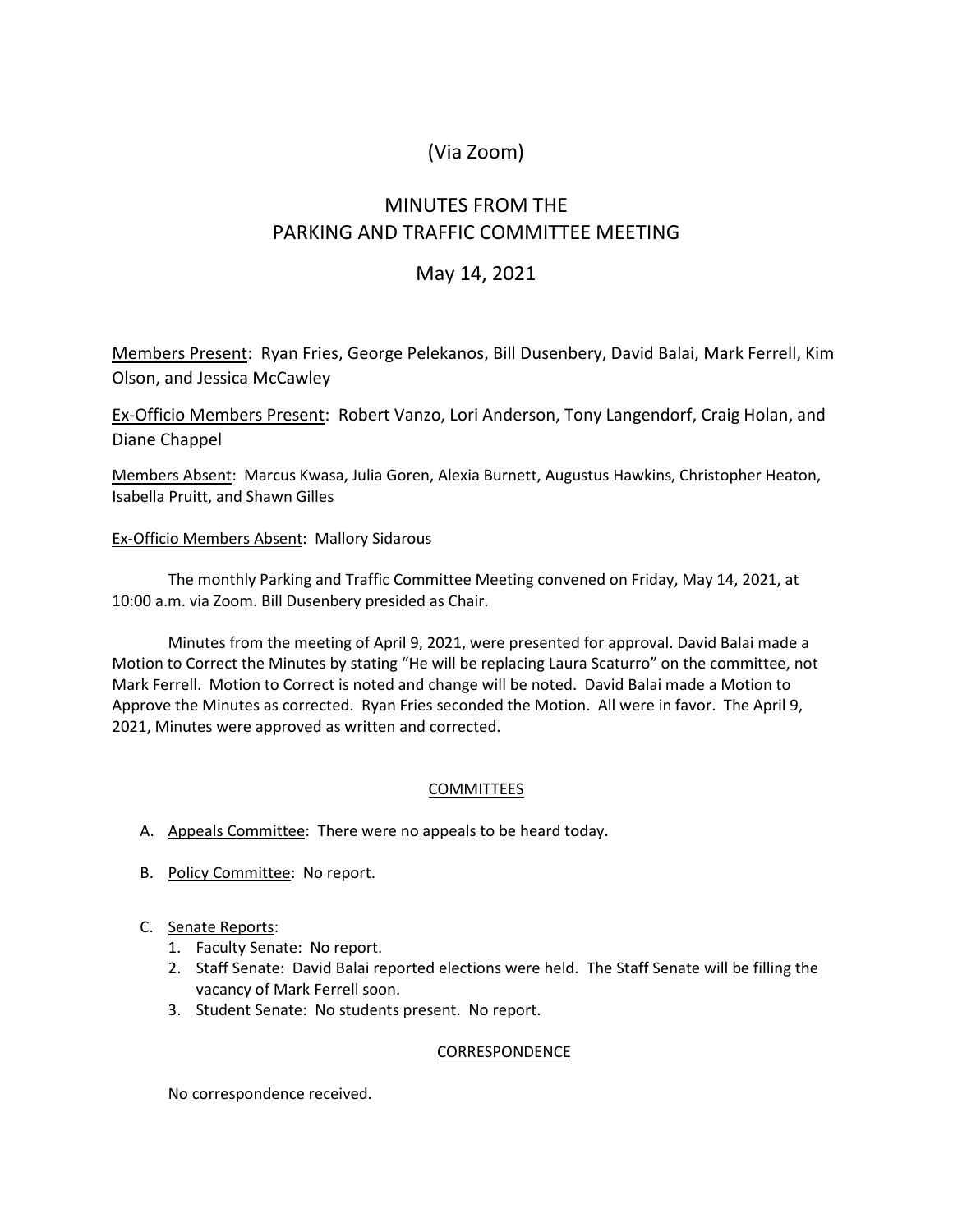#### OLD BUSINESS

- A. Initiatives Assigned to Facilities Management or Telecommunications: There are no initiatives assigned at this time.
- B. Motorist Assistance, Citation, Towing Monthly Report, and Moving Violation Statistics, and EV Charging Data: Tony reported that revenue was considerably down year to date.
- C. Campus Construction Update: Craig Holan reported much work will be completed, i.e., curbs, space for EV parking this coming week at the School of Dental Medicine. The University is preliminarily looking at an option to add on additional space at the Vadalabene Center which will consume approximately 50 parking spaces. This project is a year or two down the road. The addition will be next to the Student Fitness Center to the West of the Vadalabene Center gym. The Service Drive would stay but all other parking in that area would be relocated. Bob suggested Tony limit the number of parking permits sold in Lot F for FY22.

Craig also advised a grant was applied for to do resurfacing of South University Drive in the amount of \$568,000. They will match any amount up to \$200,000. Construction will begin later this summer on the south bound lanes. We will apply for another grant next year to redo the Northbound lanes.

Tony announced the East St. Louis parking lots will be sealed this summer. We have one bid so far. Bob added the next bond funded parking project for Fiscal 2023 is in the initial stages of planning and will be presented at the December Board meeting in 2022. Tony stated that Oates will continue to replace the rest of the old high mount lighting on the Edwardsville Campus.

Bill Dusenbery asked Tony who the Towing Contract was with for the East St. Louis Campus. Tony stated we do not have one. He asked if there was a Towing Contract for the Alton Campus. Tony stated no. If there is an issue, we try to work around it or call Brown Towing to come assist us.

D. Revenue Loss Summary: Tony reported Parking Revenue loss for Citations was \$38,000, for permits about \$1,000, and \$48,000 for pay by space. Total loss for the year is \$87,000.

E. Membership Update: Bob Vanzo announced that Junvie Pailden is leaving the University to take a position in California. Bill Dusenbery is leaving at the end of August, 2021. I have requested Anne Hunter provide us with two faculty members and one staff member. I announced that we would be needing a new Chairperson for the Committee and also a new Chairperson for the Appeals Committee. I have had one person show an interest in these two positions and that is David Balai. Does anyone have any objections to David Balai filling the Chairperson of the Committee and the Chairperson of the Appeals Committee? Hearing no objections, David Balai will be appointed to fill both vacancies in September, 2021. Thank you for volunteering.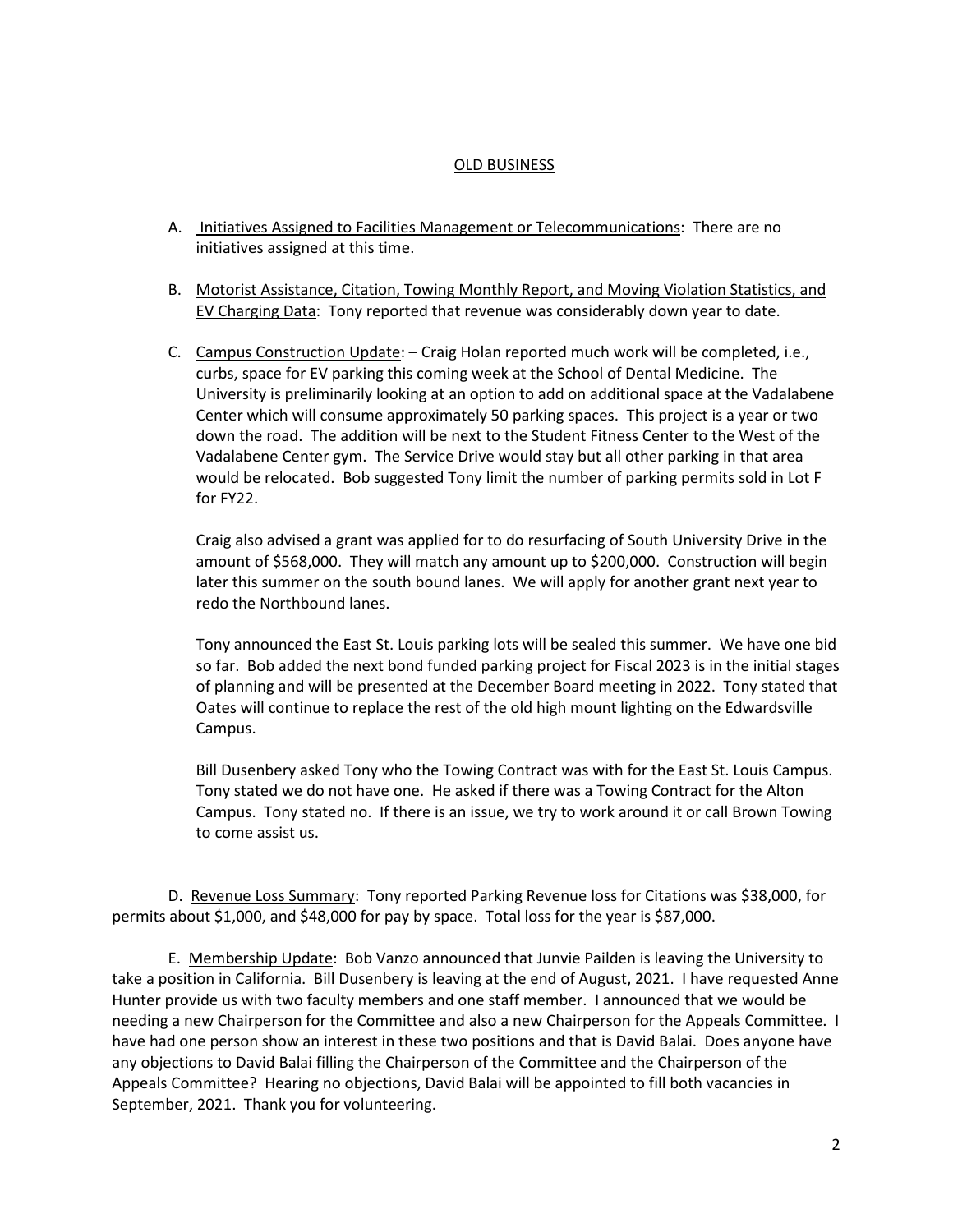Bob Vanzo introduced Jessica McCawley as a new member from the School of Dental Medicine in Alton to replace Kris Magee. We are happy to have her as the Committee needs someone to bring parking issues or concerns from the Alton campus to the Committee for discussion. If she knows of any issues or concerns, she can email Diane or myself to have the issues or concerns added to the Agenda for discussion.

F. Emergency Phones Update: Tony reported the stretch between Lot A and Cougar Village is the area that needs repair. Thanks to Purchasing, a Contract has been awarded Tuesday which means repairs will begin soon. Bob Vanzo asked Tony to send out notices regarding that stretch of area where the Emergency Phones are not working and suggest that Rave Guardian be used.

#### NEW BUSINESS

A. FY21-FY22 Parking Permit Increase: Bob Vanzo reported that the increase in parking permits for next year was already mentioned to the Committee. However, we need a formal presentation and response to approve the increase to present to the Vice Chancellor for Administration for it to be presented to the various Unions on campus. As was previously mentioned, there will be a \$6.00 increase to parking permits for FY21-FY22, across the board. This was the amount that was recommended in last year's Bond Model before the Pandemic hit. So, it is amazing that we were able to hold to the \$6.00 increase considering all obstacles. Bill Dusenbery asked if there was a Motion. Ryan Fries made a Motion to Approve the \$6.00 increase to parking permits for FY21-FY22. Lori Anderson seconded the Motion. Motion carried. Bill Dusenbery asked Bob Vanzo to please present the increase to the Vice Chancellor for Administration.

#### ANNOUNCEMENTS

Tony Langendorf stated that employees were concerned about having to purchase a parking permit when they were still unsure of their work status. He suggested individuals could purchase a \$3.00/day parking permit or purchase a Blue/Green Summer permit. A notice will be sent out to all employees providing suggestions.

To purchase a pre-tax parking permit, you must purchase it the weeks of June 14-25, 2021. Permits will not be mailed out until July 12, 2021. We will again offer online purchases only and mail the permits to individuals. Permits will be required by Monday, August 23, 2021.

Ryan Fries reported that some of his students had conducted a speed study on campus. It was established that the electronic speed signs on Stadium Drive were working very well to reduce the speeding on that stretch of road. Poag Road, however, appears to be a bit of a race track. On University Drive there appears to be a speeding issue. The South bound bike path that is at the end of University Drive appears to be nearly invisible. Tony Langendorf stated that is an MCT issue. Craig Holan stated he would contact the Madison County to see if that is part of their road. Ryan stated that drivers are complying and stopping for pedestrians in the Evergreen Hall area. There is still a trickle of students climbing the hill from the Evergreen Hall parking lot and crossing where there is no crosswalk. If anyone would like a copy of the Report, just let Ryan know.